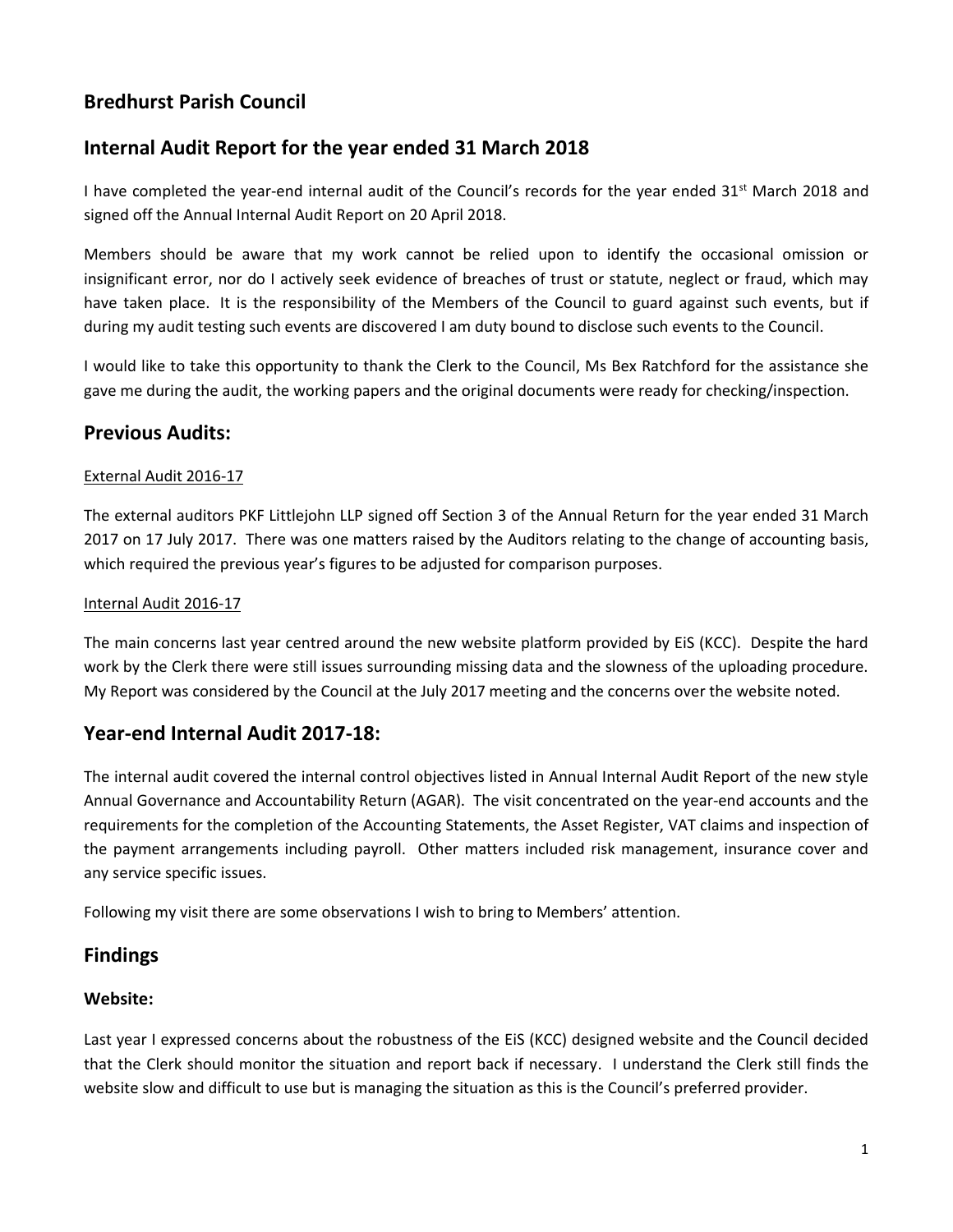There are two statutory requirements for the website apart from the Code, which are the publication of the Disclosable Pecuniary Interests (DPI's) of Councillors (more commonly known as the Register of Interests) and the Annual Returns. The DPI's for the new Councillors co-opted at the March 2018 meeting are now showing on the website.

By the time Members get to see this Report the AGAR for 31 March 2018, will have been approved by the Council and the Clerk will have posted a copy onto the website with the necessary accompanying Notice of Public Rights information. This year the Council was able to "exempt" itself from the external audit review by PKF Littlejohn, which gives greater weight to the compliance with the Transparency Code (the quid pro quo).

## **Standing Orders and Financial Regulations:**

The Standing Orders were adopted in May 2017 and reviewed again in May 2018. Similarly, the Financial Regulations adopted in October 2017 (Min 84) and reviewed in May 2018. Both documents are on the website with 10 other listed items under the "Policies" tab. This is a great improvement on the content available last April 2017, well done.

### **Risk Management, Insurance Arrangements and Asset Register:**

The Council renewed the insurance with Hiscox Ltd for 12 months due to the uncertainty of the lease of the field (Mins. 28 & 30 - 7 June 2017). **Post Audit Note**: A 3-year Long-term Agreement with Inspire has been agreed at the June 2018 meeting (draft Minute 27)

The Council reviewed its risk management arrangements at the July 2017 meeting and has since reviewed them again in May 2018 (Min 8c).

The system in place to monitor the playgrounds and the associated equipment has not changed from last year, with Councillors keeping an informal eye on things at least once a week, which are supplemented by the Maidstone BC's monthly inspection service with a full ROSPA inspection carried out by Craigdene Ltd. I noted the issues raised over the rip wire and having to seek additional reports due to the conflicting inspection reports.

The Asset Register has had the new fencing added during 2017-18.

## **Bookkeeping & Budgetary Control:**

The bookkeeping and budgetary control statements are held on spreadsheets are excellent and produced on a Receipts and Payments system, which is much easier to manage and understand. The Council at its meeting in February 2018 (Min 141) decided to increase the precept for 2018-19 from £10,000 to £12,418, resulting in a Band D council tax charge of £71.37. A Budget of £13,612 was agreed.

The Dropbox cloud-based backup arrangements for the Council's computer records is still in place

## **Payments, Payroll, VAT and Income**:

I found no errors or omissions in the sample check on payments from the original invoice to the issue and the clearance of the cheque against the bank account.